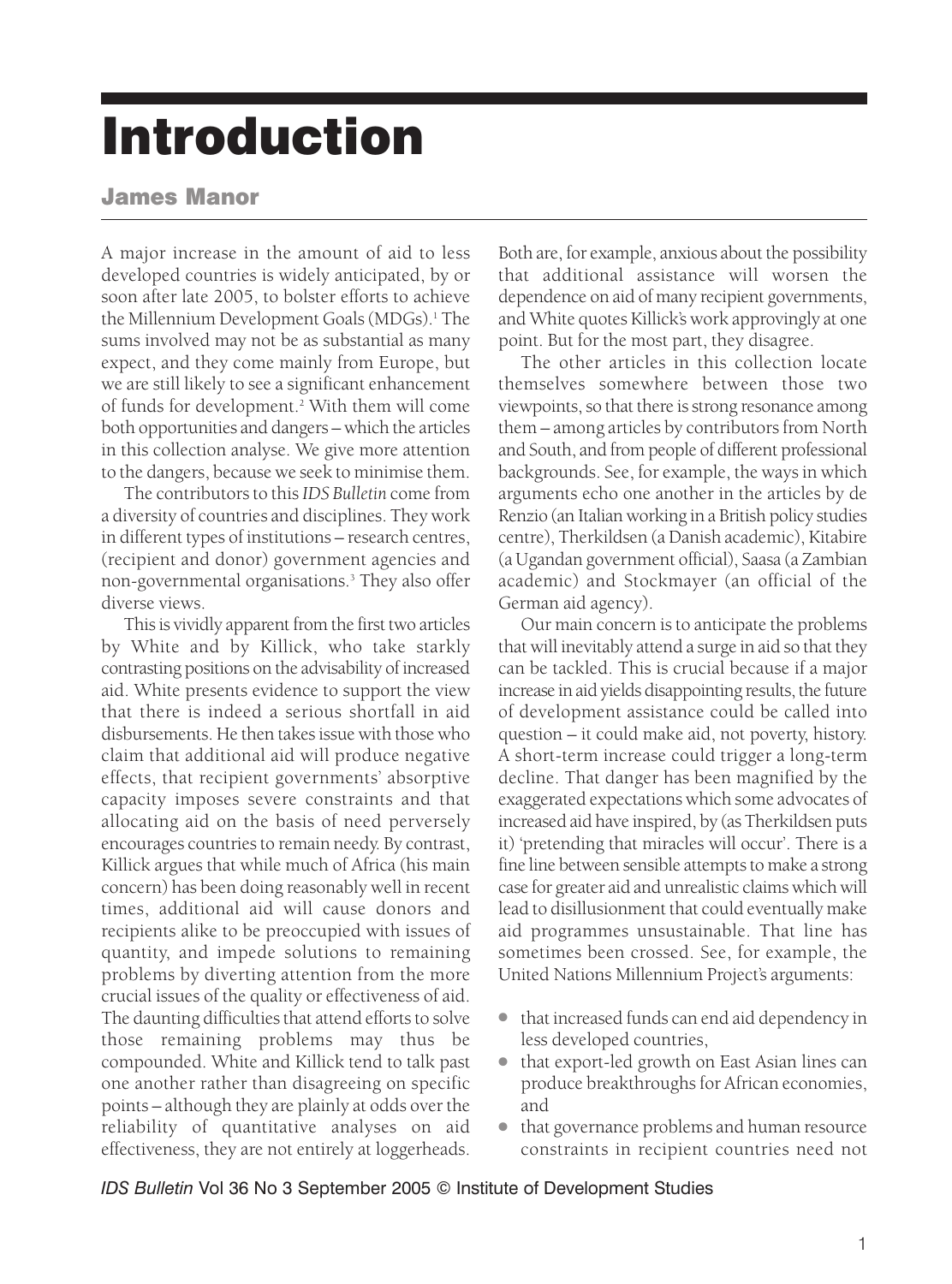impede significant progress towards the Millennium Development Goals. 4

(These and other themes are discussed in more detail below). The Project's eagerness to persuade developed countries to be more generous is understandable and in some ways admirable, but their "can do" assertions may generate excessive expectations.

The contributors to this collection identify and analyse a broad array of issues that also must be addressed if we are to maximise the constructive impact of additional aid. Some of these have had little attention. But we begin with a concern that has preoccupied much recent discussion, in the media and in conference rooms – the problem of recipient countries' absorptive capacity.

## 1 Absorptive capacity

Absorptive capacity – the ability to put aid to effective use – is in doubt as a result of poor governance, sclerotic administrative agencies and, above all, shortages of human resources. These shortages are often said to exist in the private and voluntary sectors, but anxieties mainly arise about the public sector – both at senior administrative levels and at lower levels in specific (and crucial) sectors like health and education.

Some advocates of increased aid say little about this problem. A key document from the Millennium Project identifies recipients' capacity constraints as a major barrier, but then offers almost no comment – one page out of 307 – on how to tackle it. 5 Its authors characterise such constraints as investment opportunities rather than as problems. That argument would have been more persuasive if they explained how additional aid might ease such constraints, but they do not do so. Thus (as Therkildsen says), they focus on what should be done but not how it can be done.<sup>6</sup>

Others deal with the issue in detail. The Commission for Africa examines different dimensions of the problem – at inter-governmental level, at the national level and at sub-national and local levels in connection with the provision of infrastructure and services. And at each of these three levels, the problem is shown to be multidimensional.<sup>7</sup> White's article here also takes the capacity issue head on. He argues that there are plenty of well-trained and highly motivated personnel even in outlying districts of impoverished African countries, waiting for the arrival of additional funds that will enable them to do their jobs.

Other contributors to this collection are more anxious about absorptive capacity. De Renzio examines it at length, providing a typology of constraints on various types of capacity – both short term and long term. The former includes constraints arising out of inadequate infrastructure and equipment, perverse incentives for public officials and weak public expenditure management systems. Long-term constraints include major deficiencies in institutions and policy processes and shortages of technical and managerial skills. These problems are so numerous and varied that they cry out for attention, but they have received little – perhaps because a discussion of how to tackle them might suggest how great the difficulties are, thus undermining the (in many ways admirable) case for increased aid. Many of de Renzio's concerns are echoed in the articles by Kitabire, Stockmayer and Therkildsen (who argues that the key constraint is not money but people).

Bossert's article assesses human resource constraints in great detail. His analysis is grounded in research on the health sector, but the approach is clearly relevant to other spheres as well. He argues that it is crucial to identify the types, densities and distribution of workers needed to make headway towards the MDGs. He then provides amethodology that can be used first to estimate human resource constraints, and then to tackle them. He emphasises the need for separate investigations of how systems' financial, educational and management capacities contribute to the effectiveness of human resources. He then stresses the importance of several problems that cut across sectors – workers' motivation, absenteeism, variations in the attractions of different professions, the brain drain and the premature deaths of key workers from HIV/AIDS. He also pays attention to the question of the political feasibility of potential remedies – stressing the need to understand regime type, established processes and procedures, levels of corruption, and the enforcement capacity of the state. It is also important to determine the position and influence of key stakeholders, so that political strategies will increase support and reduce opposition to change.

His article makes it plain that we face daunting capacity problems, but it also offers some useful guidance on how they might be minimised – by providing tools for diagnosing them, by suggesting certain short-term measures that can ease the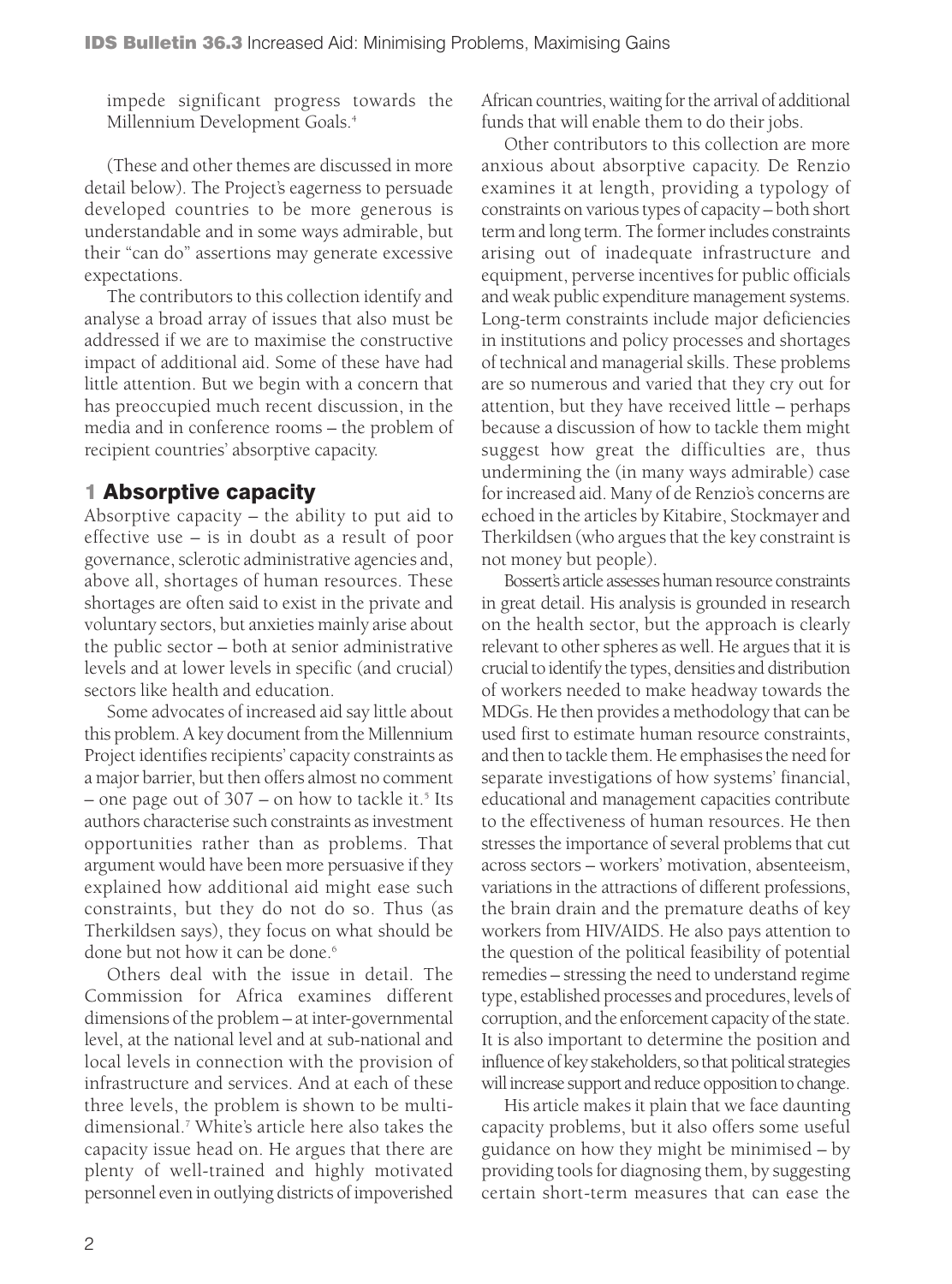problem and by stressing the need for longer-term strategies, since quick fixes here will fall short.

Finally, another quite distinctive perspective on all of this is worth noting. Sobhan, an experienced analyst of the aid and development process in Bangladesh, argues here that the most serious problemis often neither a lack of absorptive capacity nor inadequate aid funds. It is a lack of commitment on the part of recipient governments to reprioritise expenditures and to undertake the changes in governance that are essential to the productive use of aid. He is also concerned by evidence that donors undercut recipient governments' ownership of(and thus commitment to) reforms by adopting a onesize-fits-all approach in diverse settings. Eyben's contribution, and Saasa's article based on Zambia's experience, reinforce the point when they stress the importance of the compatibility of donor programmes with recipient aspirations. Sobhan's emphasis on the importance of governance raises an issue which deserves a separate discussion.

## 2 The pace and delicacy of governance reforms

The various advocates of increased aid offer different views on the importance of governance reform as an element of the process that will unfold once donors commit themselves to provide more funds – and on the possibility that it might be a condition for the receipt of additional aid. Some advocates say little about this, but the Commission for Africa argues that improvements in governance are essential, and that they must be addressed as a matter of urgency. 8

But can governance reforms occur swiftly? This will be necessary if – as is likely – a sudden surge in aid occurs. The evidence from multiple sources strongly suggests that haste in the pursuit of such reforms may scuttle hopes of improvement, and may even undo hard-won achievements that have recently occurred.

The article here by Stockmayer, who oversees the governance programme at the German development agency GTZ, stresses precisely this point (as does Kitabire). He draws on donors' experience in this sphere to argue that governance reforms take time to occur, and – more importantly – to gain the wide acceptance among both policy makers (who need to be convinced that changes are non-threatening) and citizens (whose support is critical to make them sustainable). Two recent sets of Institute of Development Studies (IDS) case studies of successful governance reforms reached a similar conclusion – indeed, it is one of their principal findings. They found that such reforms have the greatest promise when they are pursued at an incremental pace – allowing for sufficient time for demonstration effects from experiments to make an impact on both policy makers and ordinary people.<sup>9</sup>

Stockmayer stresses that in practice, any governance reformactually entails 'a host of different reform processes … which depend on different coalitions of actors and involve different resources'. They are not just complex, but also *lengthy* and *delicate*. His arguments on each of these issues merit a little more attention.

He explains that it takes a long time to develop adequate support for instruments that ensure that the policy process is gender sensitive, that anticorruption efforts begin to bite and that service delivery is based in part on rights-based approaches to development. Such instruments need to be backed by 'almost every part of society', and that backing cannot be obtained overnight. If the pace of change is now to accelerate in response to additional flows of aid, governance reforms may founder – and that may jeopardise abundant aid flows over the longer term.

When such reforms begin to take root, they always rest on new, fragile understandings and tenuous balances in power relations between different sets of actors. These are easily disrupted, and Stockmayer argues that a surge in aid will inevitably alter both power balances and the direction that reforms will take. (Schneider's quantitative data reinforces the point – by showing that when aid is fragmented, as it is likely to be, it tends to undermine governance in recipient countries.) This could destroy established systems of commonly accepted rules, which are essential to successful development.

# 3 Fragmented disbursement of additional aid

It appears likely that the additional aid which emerges will be delivered in a somewhat fragmented and poorly coordinated manner, for reasons that are explained below. This would fly in the face of donors' commitment, signed in Rome in 2003, to make greater harmonisation among their efforts a priority – see the articles here by White, de Renzio and Saasa. This takes some explaining.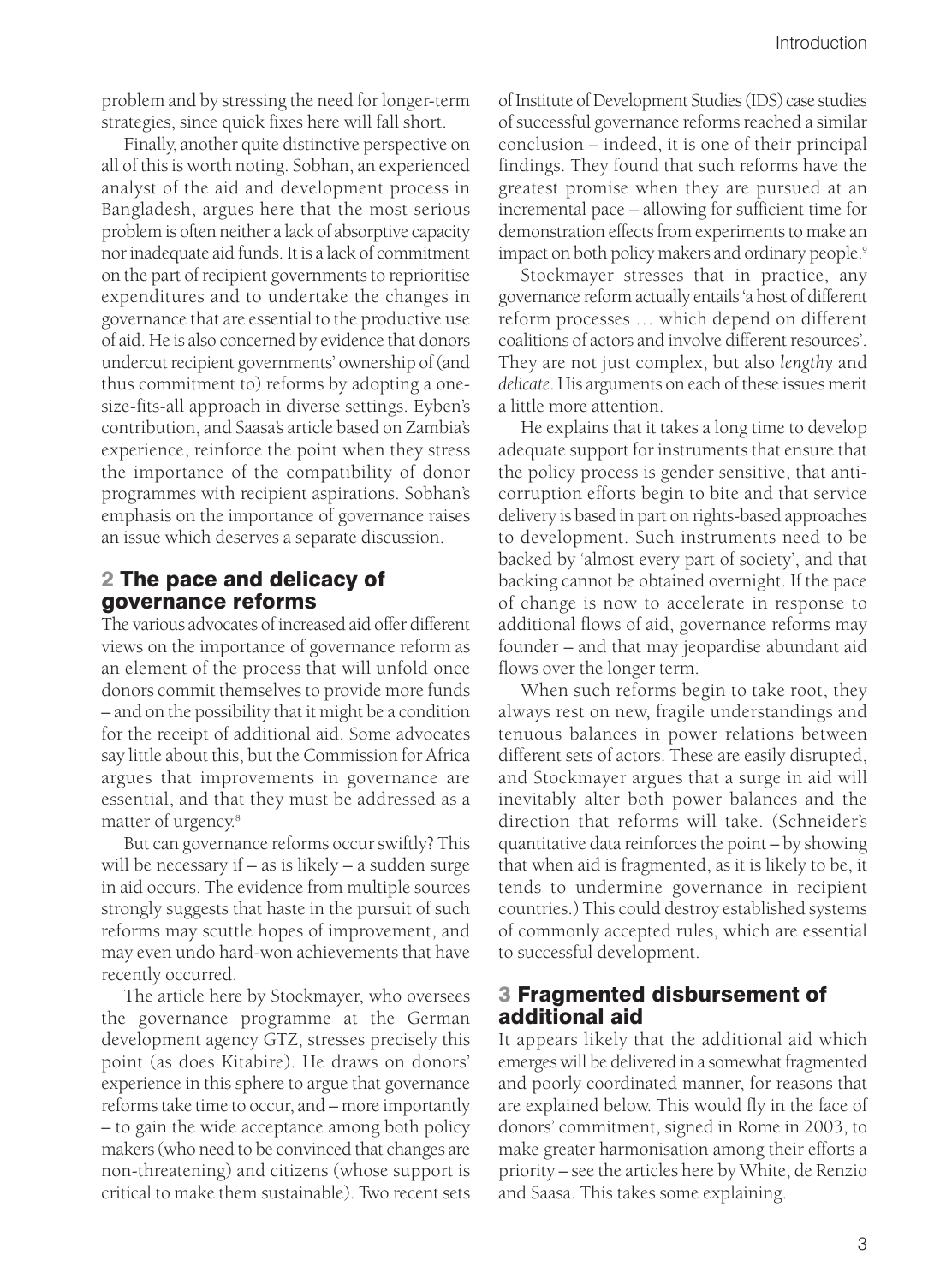Many bilateral donor agencies (and the governments of which they are a part) are at present reluctant to commit substantial sums to multilateral institutions or to new vehicles that will be strongly influenced by them. Many donors doubt the effectiveness of United Nations agencies, and are worried by some of the views set out by the UN Millennium Project – for example, the claim that governance is a serious problem only in certain countries (points stressed in the article by Stockmayer). But many also hesitate to release funds to theWorld Bank, partly because they are uncertain about the direction it may take under Paul Wolfowitz. In private comments, officials at three European development agencies indicate that the irritation at his appointment is far more intense than polite public statements suggest. Some are also concerned about an influential World Bank report, written before he was named, criticising the Bank's recent emphasis on the MDGs and on social programmes to achieve them.<sup>10</sup> And they worry that conflict between the World Bank and the United Nations over the management of multi-lateral funds – conflict which is made more likely by the apparent antipathy between leaders of the UN Millennium Project and Wolfowitz –may undermine the effectiveness of the entire enterprise. Some donor governments and bilateral agencies are also strongly committed to specific types of development programmes or certain development sectors which they fear may not be adequately served by multi-lateral arrangements. 11 For all of these reasons, they are likely to retain control over much of the additional aid that is disbursed.<sup>12</sup>

The potential fragmentation of donor efforts has triggered anxieties on at least four fronts.

- Recipient governments will be compelled to commit far too many scarce human resources to the negotiation and management of fragmented donor initiatives. They fear that this will weaken still further the absorptive capacity of many countries. This is stressed in the contributions by de Renzio, Therkildsen, Saxena, Schneider and Saasa who speaks of 'unbearable transaction costs, particularly for the most aid dependent developing countries of Africa'.
- Fragmentation will undermine the clarity and simplicity of the aid process, which some contributors to this collection (e.g. Saasa again) see as crucial to the achievability of recipients' aspirations. This partly explains why Schneider's

quantitative analysis here indicates that fragmented aid tends to undermine governance in recipient countries.

- The emphasis by some donors on certain sectors (e.g. health, education) may cause overall development efforts to become so unbalanced that harm will be done in some other sectors, as scarce human resources are drawn into wellfunded sectors and away from others that remain crucial. Kitabire fears a 'proliferation of costly, misaligned projects' which will often require counterpart spending that diverts funds from sectors which governments prioritise. He explains that Uganda now insists that aid conforms to its strategic priorities, so that it turns down some aid proposals – a theme echoed by Saxena from India. This would happen more often in those countries if increased aid were earmarked for sectors favoured by bilaterals. Other recipient governments would accept such aid, but in the process, their priorities and thus their ownership of development strategies (which many contributors regard as essential) would be undermined.
- An erosion of the recipients' sense of ownership (a serious concern to White and Eyben) may weaken their commitment to reprioritise public expenditure and to improve governance – which Sobhan argues is often more important than the amounts of funds that are available.

# 4 Donors' incapacities and unhelpful habits

Much of the debate on the implications of increased aid pays little heed to the possibility that donors might undermine its predictability, quality and accountability. The key document from the Millennium Project, mentioned above, is virtually silent on the subject. There is only one mention of aid quality in the entire report. By contrast, several contributors to this collection (like the Commission for Africa) regard this as an issue of deep concern – and there is much more to it than the anxiety that aid may be disbursed in a fragmented manner.

Eyben's article here argues that a surge in aid could magnify the tendency of current donor practices to disempower recipient governments and their civil societies. She is especially concerned about the potentially damaging impact of 'results-based management' which donors endorsed at Monterrey in 2002 as the optimal approach.It tends strongly to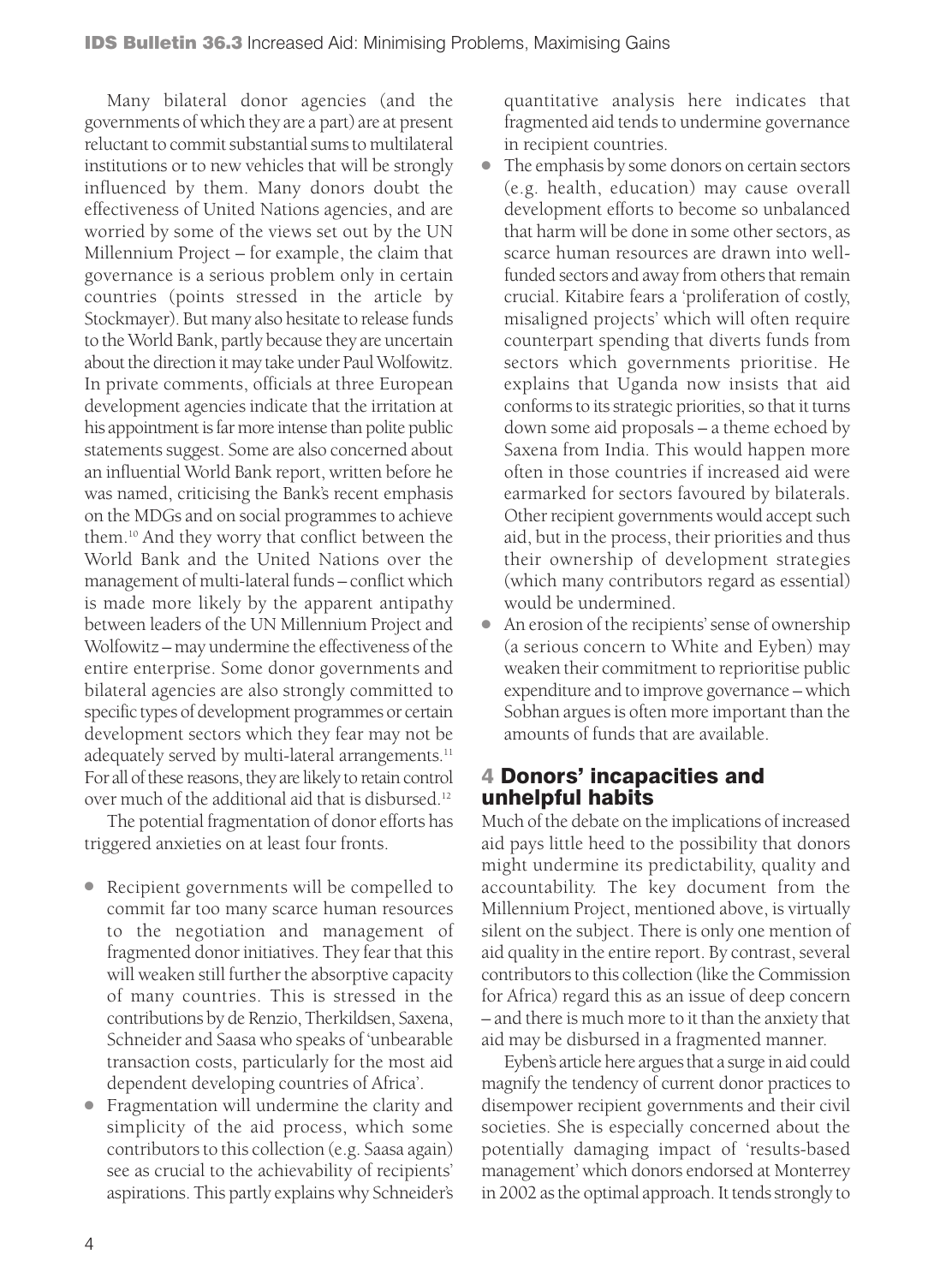disempower because it enables donors first to decide what knowledge is admissible in defining problems and second to identify solutions, so that recipient governments have too little voice in co-determining the types of results that are to be sought and the strategies that will be adopted to pursue them.

The imperative for upward reporting to donors who have used their power to define the problem and the solution may reduce recipient governments' accountability to their own citizens whose views on urgent problems and preferred solutions may differ from those of donors. In principle, if resultsbased management were based on a more equitable balance of influence between donors and recipient governments, it might lead to less undesirable outcomes. But in practice, this is very difficult to achieve.

Eyben argues that this reinforces donors' learning incapacities. And 'it can … create unintended consequences of resistance' by recipients – of the kind which Kitabire describes in his article in Uganda.

As an alternative, Eyben proposes:

investing in relationships that would privilege different perspectives and new answers to managing the turbulent environment of which donors are part and contribute to creating. Aid might be more effective with less strategy and more improvisation.

She stresses the need for 'a different approach to planning and implementing solutions that recognises rather than ignores the disagreement and uncertainty'.

The contribution by Conyers and Mellors on Africa reinforces many of these points, and then raises one further concern. They argue that donors' excessive use of short-term consultants, together with the rapid turnover of donor staff, damages the institutional memory of donor agencies and undermines their capacity to develop an in-depth understanding of conditions in recipient countries.

Their pessimism about the prospects for greater donor openness and flexibility is set out in unvarnished language:

Are we prepared to defy these constraints and make the necessary changes in order to meet Africa's very real humanitarian needs? If we are not, the prospects are bleak. Pushing more money through a defective system is wasteful and could do more harm than good.

Some readers may feel that they overstate the problem. But given the recent donor consensus on results-based management, it appears unlikely that we will see much change in donor strategies and habits of mind anytime soon.

# 5 Can additional funds end aid dependency?

Some advocates of increased aid argue that it will enable seriously underdeveloped countries to break out of their dependence on aid (which is plainly a serious problem, as Table 1 in de Renzio's article illustrates – but see also, White's counter-arguments). In these advocates' view, additional aid – by reducing poverty and disease – will unleash the talents of ordinary people, making economies more productive. Major new investments in infrastructure will have a similar effect. And some argue that additional aid will also open the way to the successful pursuit of export-led growth of the kind that lifted much of East and Southeast Asia out of destitution and dependence on aid. All of the contributors to this collection share the hope that such outcomes will occur, but some are sceptical about how realistic that hope is. Their views are worth noting, since they suggest that we should adjust both our expectations and current plans for the delivery of additional aid. There are four issues to consider.

First, even if export-led growth has the potential to liberate less developed countries from aid dependency (and some doubt that it does), a major influx of additional funds may undermine governments' efforts to promote it. It may – as the earlier reference to Kitabire's article indicates – cause careful, painful efforts to promote fiscal prudence (which are intended to promote national sovereignty and export-led growth) to unravel. (Saasa's article indicates that in Zambia, Gross Domestic Product (GDP) growth has often declined during years in which aid flows have been most abundant. That trend could be explained by certain other things, but it is nonetheless worrying.) And it may drive up the value of recipient governments' currencies which would make exports more expensive and defeat efforts to base growth on rising exports. There may be, in other words, potential contradictions in the grand strategy set out by some advocates of increased aid.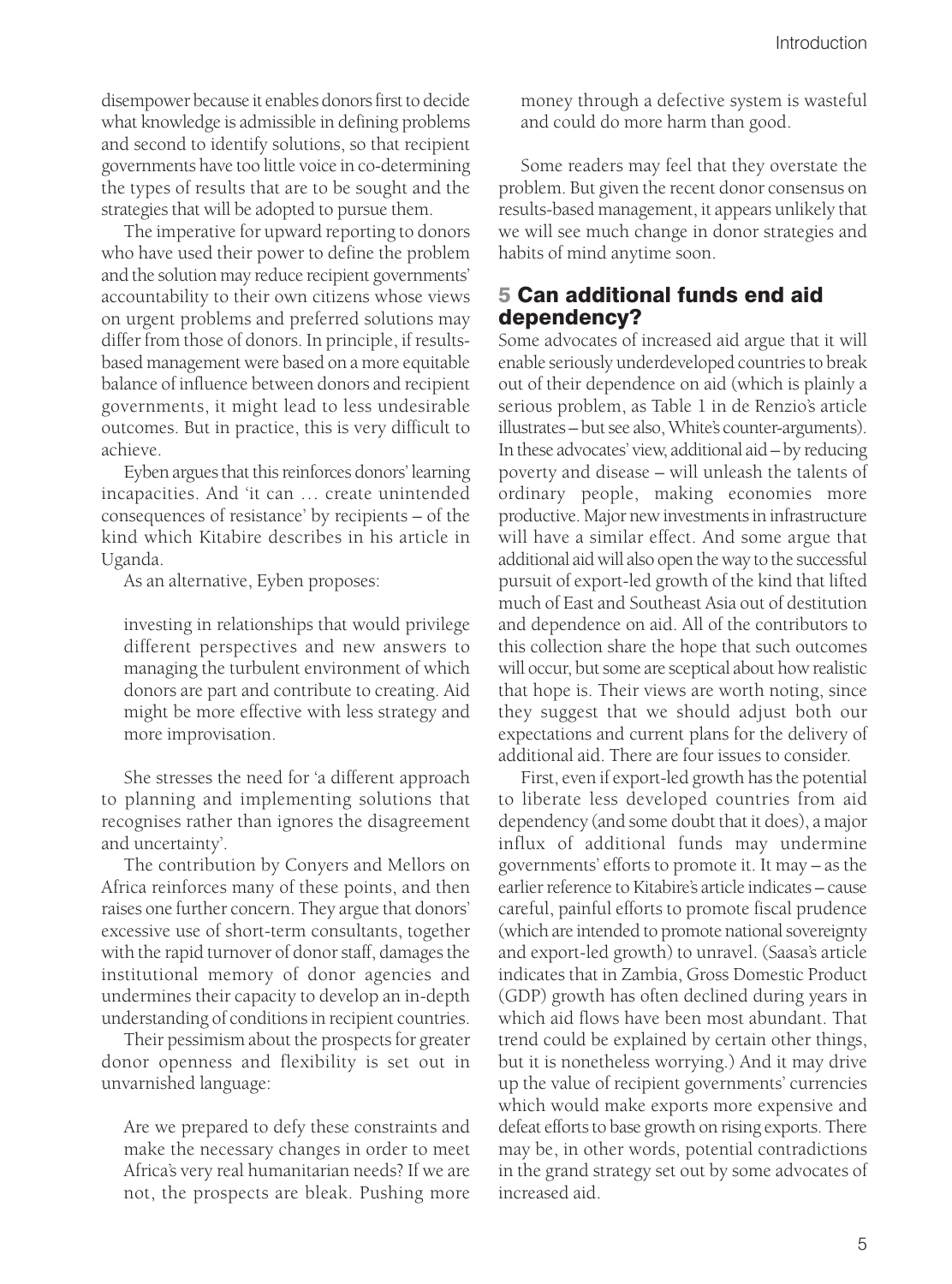Second, (to reiterate a point made earlier) a further and possibly damaging contradiction has been identified by the articles by Saasa and by Conyers and Mellors. On present evidence, many of the donor agencies that will provide additional aid will insist on controlling the disbursement process for most of the funds that they release. This means that each individual donor will also insist that recipient governments conform to the distinctive procedures that it follows. To make matters worse, the current enthusiasm for new forms of public management will ensure that these procedures will undergo frequent changes. All of this will place a heavy burden on recipient governments which will have to invest time and scarce human resources in efforts to master these diverse procedures. Instead of making disbursement processes more predictable and simpler – which Saasa regards as an urgent need – they will become even more unstable and complex. This makes it less likely that recipient governments will escape aid dependency, which both White and Killick – despite their other disagreements – have identified as a serious concern.

Third, it appears likely that much of the additional aid will come in the form of loans rather than grants, which will impede recipients' efforts to break out of indebtedness and their dependence on aid. There is certainly a case for grants rather than loans, but some donor governments are reluctant to give great emphasis to grants because it might make it difficult to replenish the funds of institutions like the World Bank. If a major shift to grants occurred, and then in a few years certain key donors reduced their disbursements to such institutions, they might find themselves far less able to make a constructive impact.

Finally, if recent form is any guide, many donors will insist that recipient governments create special agencies to administer the additional funds that they provide. These structures run parallel to mainstream administrative instruments and undermine the latter in two important ways. They draw talented personnel out of already incapacitated line ministries. And by offering higher salaries and commanding greater resources than mainstream government ministries, they undermine bothmorale within them and popular regard for them – which threatens the legitimacy of recipient governments more generally (Stockmayer stresses this point). The World Bank's global programme to create "social funds" has – in many (though not all) countries – led to the creation of such parallel agencies. *Very* substantial funds have often been channelled through these agencies. Some bilaterals also favour parallel agencies for programmes in individual sectors like health and education. These agencies often serve crucial purposes in the short term, in addressing emergencies or extreme distress. But if sustained over the longer term (as tends to happen), they erode the legitimacy of governments and their mainstream agencies – and enhancing that legitimacy is an exceedingly important objective. Additional aid, managed in this way, tends to weaken governments – and to make it still harder to break out of dependency on aid.<sup>13</sup>

This need not happen.Conyers and Mellors refer to positive experiences in several African countries – in which aid was channelled through mainstream government agencies and integrated into efforts to build the capacity elected local councils. One of the key findings from the two sets of recent IDS studies mentioned above – of successful development programmes - echoed this theme.<sup>14</sup> When major initiatives are routed through mainstreamministries, and when they are integrated with elected councils at or near the local level, they tend strongly to succeed, to be sustainable, and to enhance the effectiveness and thus the legitimacy of governments.

Some contributors to this collection oppose a major increase in aid. Killick is the most forthright, and Kitabire's detailed, closely argued case includes this comment: 'substantially increasing donor aid is not the way to achieve these goals (poverty reduction and an end to aid dependency) in a sustainable manner'. Most of the articles here offer less negative views, but they make it clear that a number of very real problems will attend an increase in aid. Recipient governments' efforts to promote fiscal discipline and export-led growth already face serious impediments, and a major influx of additional aid may unhinge them altogether. The likely fragmentation of donor efforts may undermine recipient governments' absorptive capacity. Governance reforms, which some see as crucial to the effective use of additional aid, may be damaged or wrecked if – as seems inevitable – they are accelerated in response to increased aid. These and other problems analysed here need to be taken seriously, since steps can be taken to deal with them.

Many articles in this collection make that clear